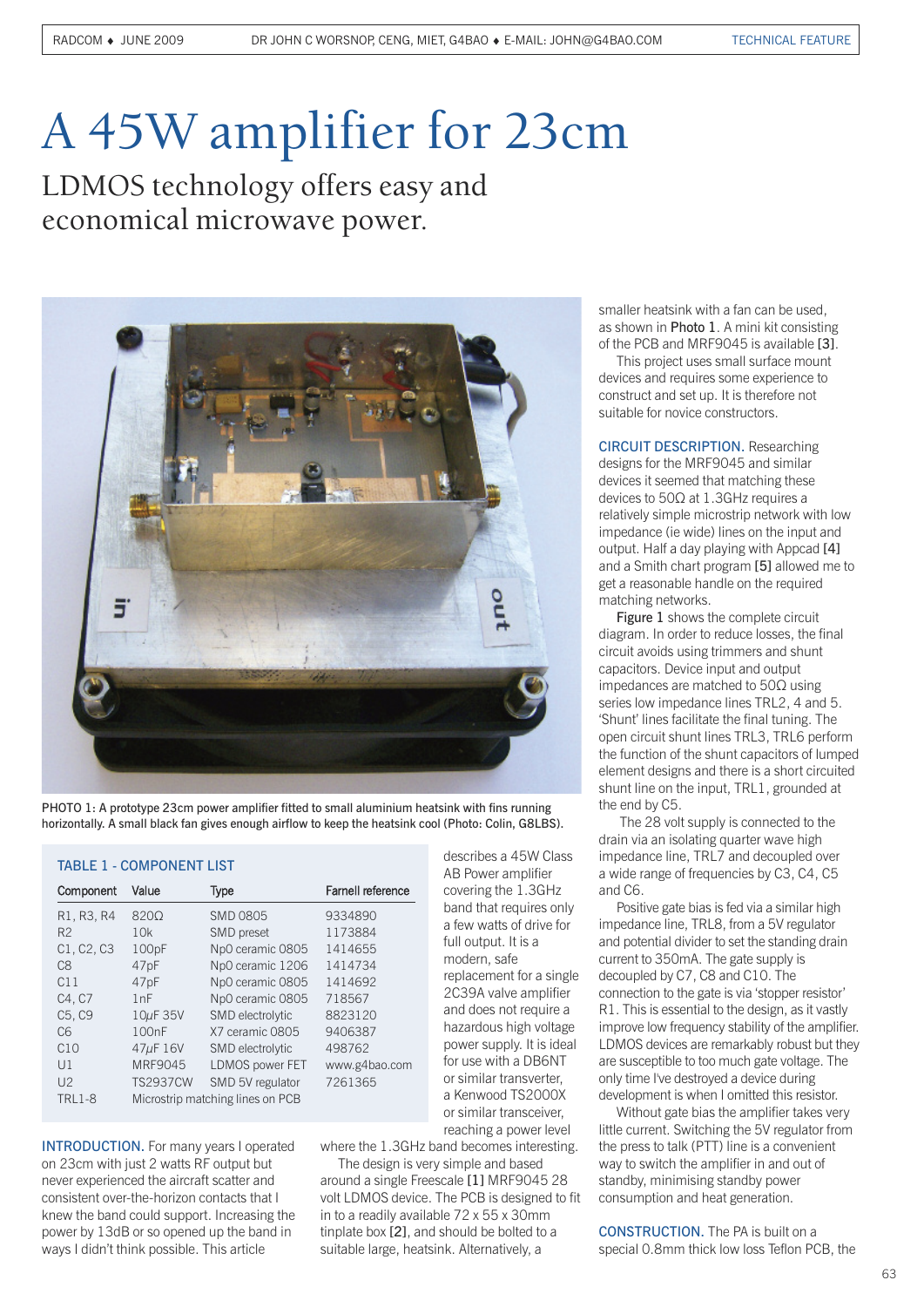overlay for which is shown in Figure 2. I developed the design using RF35 from Taconic Advanced Dielectrics Division in Ireland [6] to whom I gratefully acknowledge the sample of material that allowed the development.

My first attempt at the design, using cheap FR4 material, worked after a fashion, but produced much less power and, more importantly, eventually failed, as the losses in the board caused the output microstrip line to heat up alarmingly and produce smoke after about 5 minutes!

Table 1 shows the component list for the amplifier. The only really critical component is the 1206 capacitor for the output coupling.

The MRF9045 used in the design is in a TO270 solder-down plastic package. These are now becoming more popular and eliminate the need for hazardous beryllium oxide in the package.

The device is soldered to a piece of copper plate approximately 27mm square and 1mm thick, which acts as a heat spreader between the MRF9045 and the heatsink. (Actually I used one face cut from a piece of waveguide 16). The spreader is soldered to the underside of the PCB and has two holes drilled in it to allow the spreader to be bolted to the heatsink.

Applications note AN1907 [7] from Freescale gives very strict guidelines on temperatures for soldering these devices but I thought, "what the heck, I can't afford a soldering oven, but I can afford to sacrifice a couple of devices if it doesn't work". So I tinned the underside of the PCB, the mating surface of the spreader and the topside where





the drain and gate tabs go, bolted the spreader and PCB tightly together. I then dropped the module, spreader side down, on the kitchen ceramic hob, turned it on and waited for the solder to melt. It duly did, leaving a shallow 'pool' of solder in the rectangular hole in the PCB. I carefully placed the device into the hole, pressing down with the tweezers. I then quickly slid the module off the heat, keeping the pressure on the device until the solder set. Once the device is fitted you can solder in the other components. I have used this technique many times now with no ill effects on the devices. If you have a proper hotplate, all the better; I have now gone 'upmarket', using an old dry clothes iron, that I clamp upside down in a vice; that does the trick just as well.

No special precautions or techniques are required for fitting the other components, apart from good microwave practice. Be particularly careful to avoid excess solder,

> whiskers or excessive flux residues as these can affect performance.

> ALIGNMENT. Bolt the assembled board and heat spreader to a large heatsink. The input and output matching tabs are split so that you can lengthen or shorten them by bridging them with solder, if necessary. Start with all the tabs linked for maximum length.

Connect the input from your 1.3GHz transmitter to the amplifier input via a suitable SWR meter.

Connect the amplifier output to a power meter/ dummy load capable of dissipating and measuring at least 50W.

Connect the drain to 28 volts via an ammeter on the 1A range. Connect the gate bias supply, starting with minimum volts on the gate and very carefully increase the gate voltage until the device begins to take current. This onset is very sharp, so be very careful, as the drain current can easily swing up to many amps if you are not careful. Set the drain current to 350mA. Switch off power and then switch the ammeter to the 10A range. Switch back on. Apply 0.5W drive and check the input VSWR. It should be better than about 1.7:1.

If the input VSWR and output power are about right you're finished, so leave well alone! If not, switch off. Remove one section of one input tab at a time until the VSWR is less than 1.7:1 and check the output power and current. If necessary, trim the output tabs in the same way for maximum power. Do NOT try to make these adjustments with the amplifier operating. Turn up the drive in 3dB steps to 2W and check that the power increases about 3dB each time until it saturates. Now trim the output tab for minimum current consistent with maximum output power. It goes without saying, I hope, that you disconnect both the drain and source bias supplies before you trim the tabs.

RESULTS. Test results for a prototype amplifier are shown in Figures 3 and 4.

CONCLUSIONS. This is an inexpensive PA and is relatively easy to build, with readily available components and produces a useful increase in output power for transverters and transceivers.